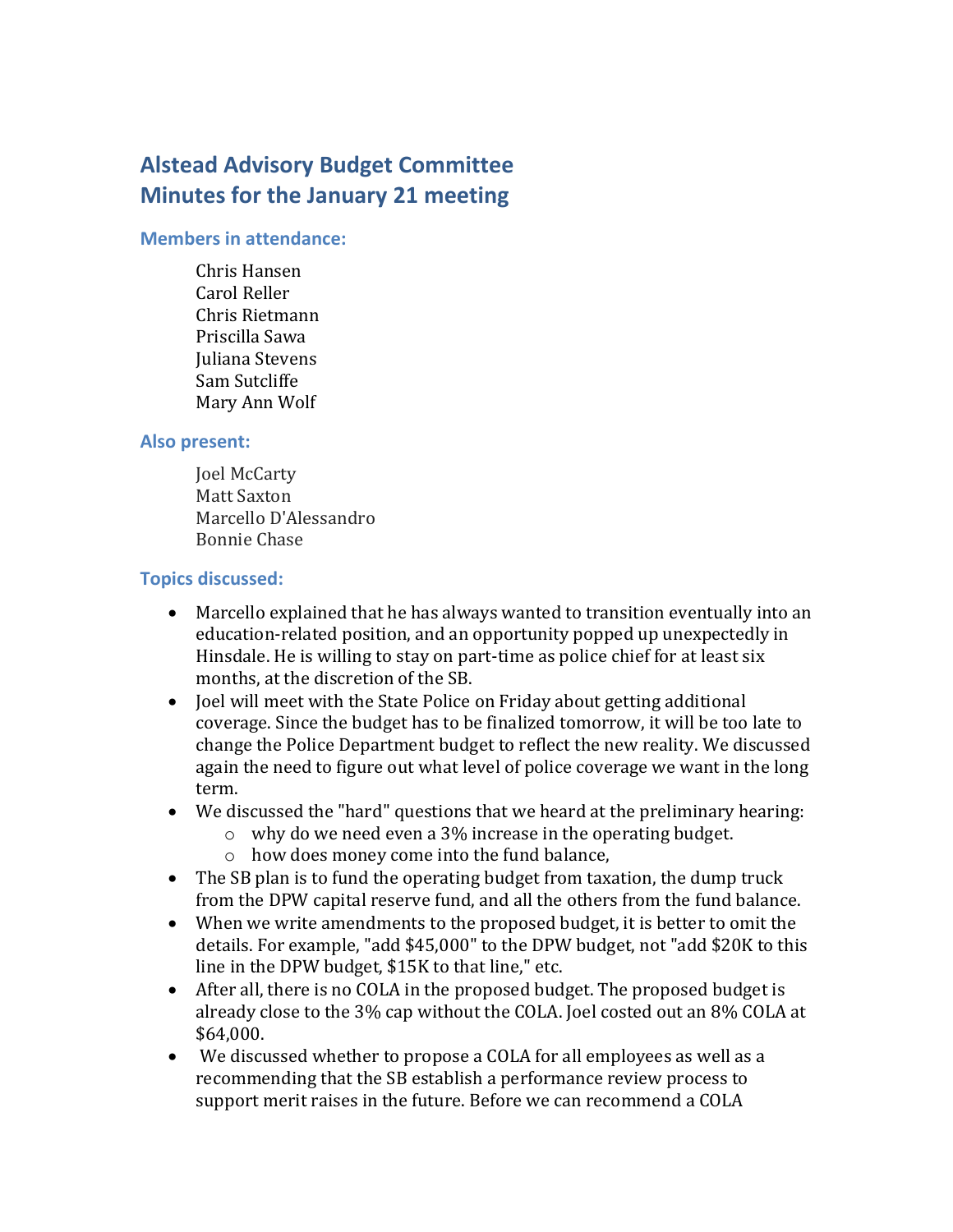amendment to the budget, we need a list of employees and their wages, so that we know the cost.

- Joel says that we should form the COLA as an amendment to the Gen Gov budget rather than as a new line in the department budgets. It would be better to present the recommendation for a performance review process at the deliberative session and get an official "sense of the meeting". Or we could put the recommendation in a committee report to the Select Board.
- It would be good to stand up and express the recommendation of the committee (pro or con) for each article. It is too late to include our recommendations in the list that will be posted on Monday; however, our recommendations will be posted next to them.

#### **Motions:**

- Juliana moved that we add to the minutes of the January 14 meeting Priscilla's summary of the opinions in support of the DPW subcommittee's recommendation of additional road maintenance materials.
- The meeting minutes of January 14 were approved, as amended. (7 in favor, 0 opposed, 0 abstentions).
- We voted on the following warrant articles. (We did not vote on 1 and 2):

| 3        | Purchase a 2015 5500 Dodge Truck          | \$       | 112,966 | 7 votes in favor |
|----------|-------------------------------------------|----------|---------|------------------|
| 4        | <b>Establish CRF for Transfer Station</b> | \$       | 5,000   | 7 votes in favor |
| 5        | Add to Ambulance CRF                      | \$       | 2,500   | 7 votes in favor |
| 6        | Paving roads                              | \$       | 130,000 | 7 votes in favor |
| 7        | Add to Library CRF                        | \$       | 15,000  | 7 votes in favor |
| 8        | Add to Highway CRF                        | \$       | 25,000  | 7 votes in favor |
| 9        | Add to Fire Dept CRF                      | \$       | 25,000  | 7 votes in favor |
| 10       | Add to Police CRF                         | \$       | 2,500   | 7 votes in favor |
| 11       | Cut trees in cemetery                     | \$       | 5,000   | 7 votes in favor |
| 12       | Stripe roads                              | \$       | 10,000  | 7 votes in favor |
| 13       | Dredge Vilas Pool to open gate            | \$       | 25,000  | 7 votes in favor |
| 14<br>15 | Insurance inspection of the VP bridge     | \$<br>\$ | 6,000   | 7 votes in favor |
| 16       | Lease and equip Police Cruiser            | \$       | 17,115  | 7 votes in favor |